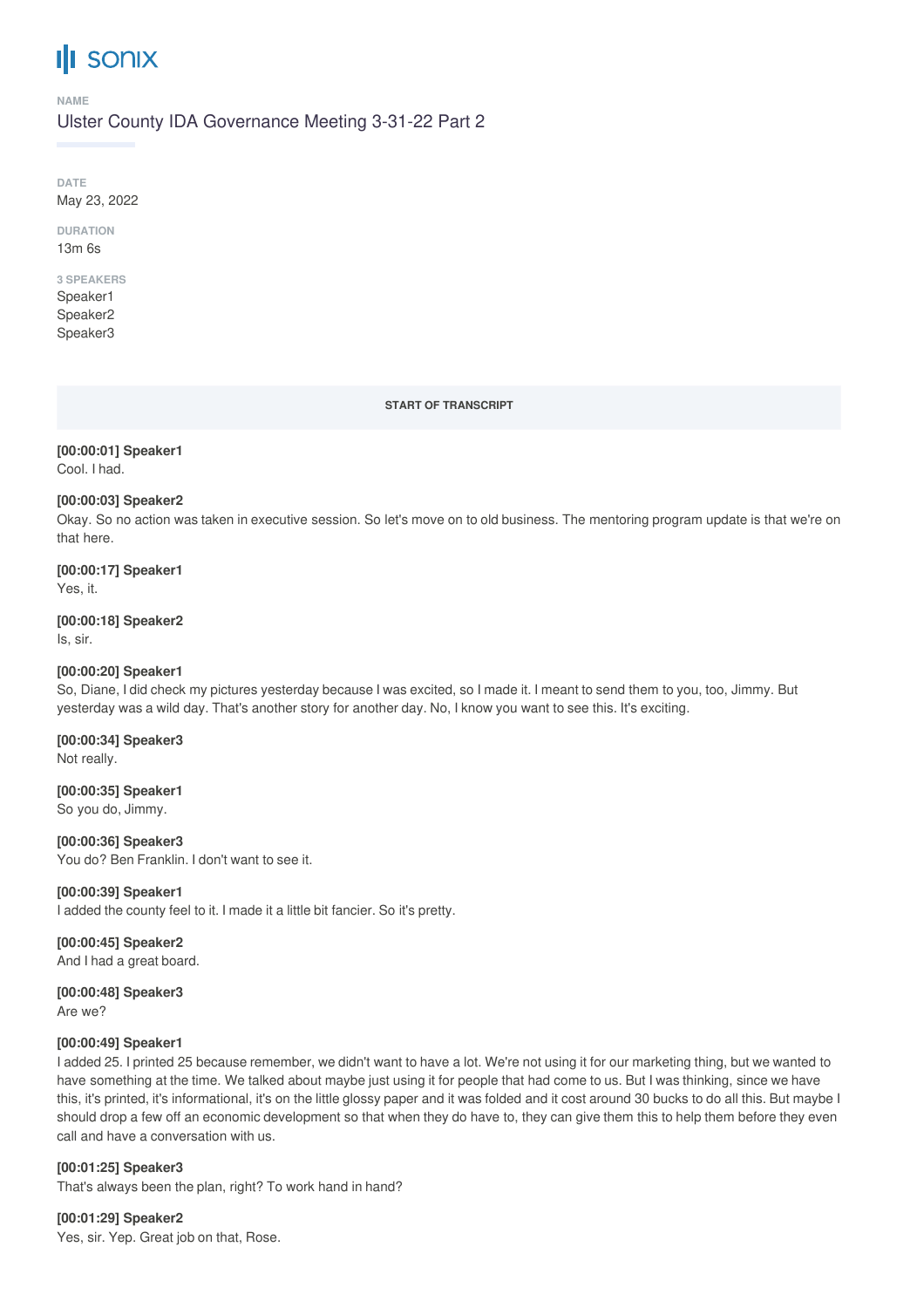# **[00:01:32] Speaker1**

Yeah, it looks good.

#### **[00:01:34] Speaker2**

Yeah. Look at you. Look at you. You're a marketing person.

# **[00:01:39] Speaker1**

So many talents, guys.

**[00:01:42] Speaker3**

But not limited to Rose.

# **[00:01:47] Speaker2**

So thank you for that, Rose. And on policies to be amended. So we have the labor policy and that. Go ahead.

# **[00:02:01] Speaker1**

Yes. We had left off on that. And I just wanted a reminder here. We obviously made the motions already about the resolutions last board meeting about fixing the administrative stuff to put it in line with our matrix. But that's where we were discussing whether or not we wanted to add the drug screening.

# **[00:02:23] Speaker2**

Correct. And what we'll have to do now is, you know, I spoke with Joe and Joe is just getting clarity on that from a legal perspective right now. So that's it, right?

# **[00:02:37] Speaker1**

Yes.

# **[00:02:40] Speaker2**

That's correct, Chair. Okay. So let's move on to the housing policy. So that's on page ten. Okay. You guys are pretty much involved. You realize what's going on with the housing policy. So, you know, we've been putting those small groups together. So everybody's coming back with information on how we can best help out with the housing crisis with with our entity here. And currently, we have the moratorium on it. And that comes to fruition on the 15th of April. So we're still collecting data and we're still getting information on what we can do and where we need to be and what best fits this board and how it can help. And, you know, help with the housing problem. Everybody's coming with different information. We have we have a couple of committee members that were, you know, had deaths in the family and so on and so forth. So we just want to collect some more info on this yet. So I think when we come back, when's our next meeting?

# **[00:04:08] Speaker1**

April 20th.

# **[00:04:09] Speaker2**

April 20th. So. Hopefully between now and then. We can meet once again here and really put this on the table and have a good, hearty discussion, as Diane put it, you know, and see where we have to be at. So right now, we have nothing, nothing new to add until we get some more information here.

# **[00:04:36] Speaker1**

And work with Rose to try to get the committee, the working group, back together again.

# **[00:04:42] Speaker2**

That sounds good, Diane. To the next governance meeting. Yeah. And then I know you and Rick were at the last one with Rose, and I had another meeting I had to attend. So Rick wanted to see my notes on with everyone I spoke to also. So I have all that available. Great. Thank you.

# **[00:05:00] Speaker1**

Yep, that'd be helpful.

# **[00:05:03] Speaker2**

All right, last. Last in the queue here is the UTEP and the Matrix. So. We did have some we did have some language changes to the Matrix. But as far as the UTEP goes. Any changes to the UTEP would have to be under a public hearing, correct Rose?

# **[00:05:28] Speaker1**

Does it have to be? It's recommended and it's good practice.

# **[00:05:33] Speaker2**

Good practice. So this is what we can get.

# **[00:05:36] Speaker3**

The board will have a public meeting to review.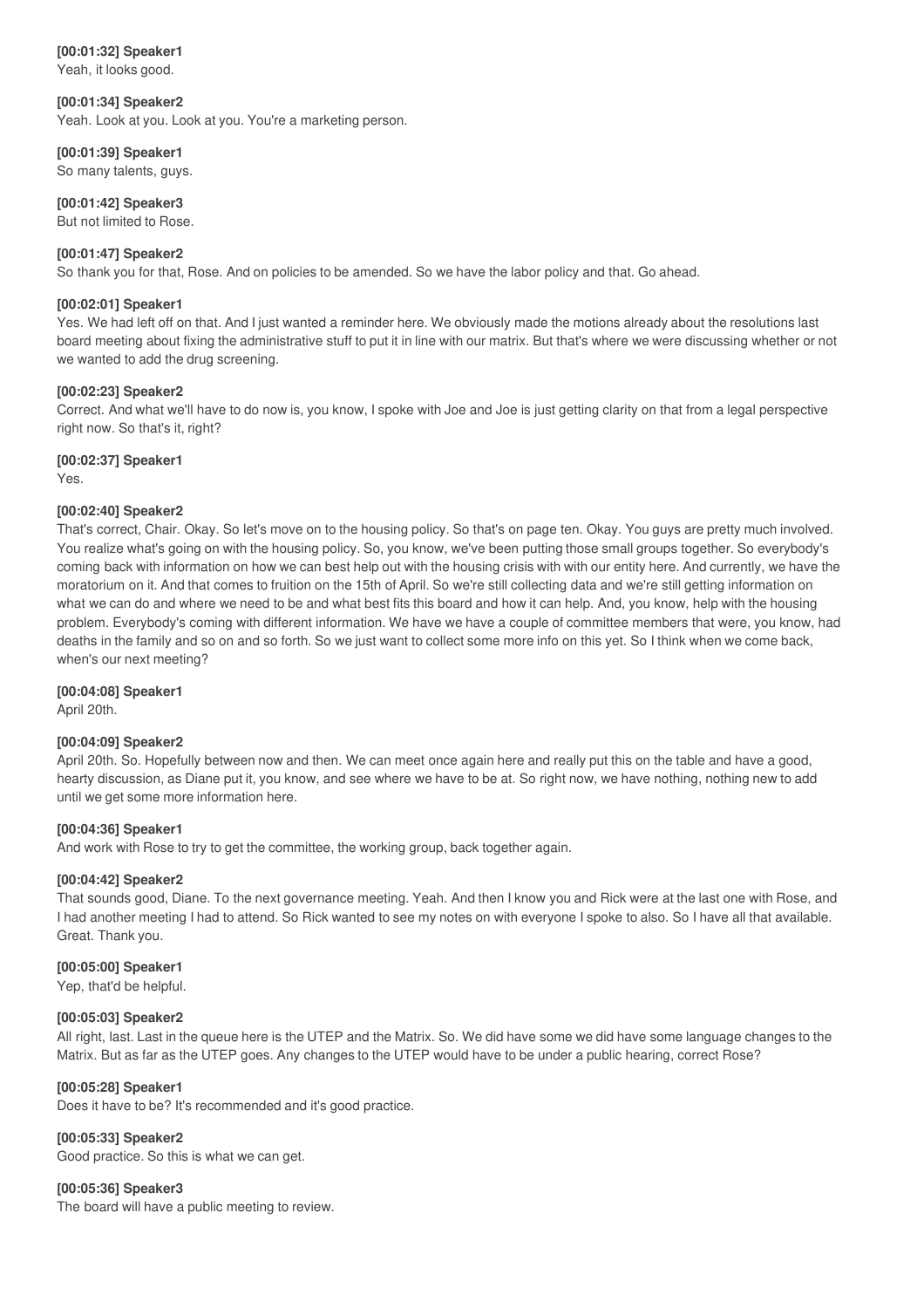**[00:05:39] Speaker2** And.

**[00:05:40] Speaker3** For transparency.

#### **[00:05:49] Speaker2**

Rose do you want to go over the language? A couple of language changes that we had in the YouTube or the Matrix. I'm sorry.

#### **[00:05:56] Speaker1**

The ones that we've already made.

#### **[00:05:57] Speaker2**

That's correct.

#### **[00:05:59] Speaker1**

Let's make sure. Yeah. So from the September meeting. We decided to read the motion. It was a motion to recommend to the board adjustments to be made to the UTEP and Matrix. Number one, remove public transportation number to add community involvement criteria and apply the criteria of three, five or eight services from local vendors or providers to gain either one, two or three points respectively, and then three. Community involvement would be for the life of the pilot, not just for a few years. We had started talking about the last meeting in September. I mean, I'm sorry. In January we had started talking about, but had not formally made changes to adding the idea of if a project was going to use a contractor or a subcontractor that used an active and approved New York State apprenticeship program, that this could be a way, another way of earning points in the community investment column.

#### **[00:07:16] Speaker2**

All right. So we're up to speed on that. So number eight, moving on to new business. So it's a review of administrative staff contract. So Rose, that will be your agreement. Your contract?

#### **[00:07:37] Speaker1**

Yes.

#### **[00:07:42] Speaker2**

So. Right now. You're due up. You're due up on June 30th. Correct. With this contract. Yes. And send it out to the board. The board members here have a chance to just go through some of that. There's no changes made since.

#### **[00:08:09] Speaker1**

No, no, no changes since it was approved by the board at the last board meeting.

**[00:08:15] Speaker2**

Okay. No changes.

**[00:08:17] Speaker1** As. Yeah. So as of what was sent out.

**[00:08:22] Speaker2**

All right.

#### **[00:08:22] Speaker1**

We had discussed maybe adding some some language in there to make sure that it includes the rest of the miscellaneous tasks that the staff perform. So maybe we'll make that change and any other adjustments to the contract and. We could bring that before the board next meeting. Are there any other changes that the governance committee would like to see?

#### **[00:08:48] Speaker2**

No, nothing. Nothing. Diane, do you have any?

#### **[00:08:52] Speaker1**

No, I do not, Mike.

#### **[00:08:55] Speaker2**

Yeah. And I know. I mean, I spoke to Rick you know, but not here to speak for Rick, but he didn't really press anything on me. Um, so what we'll do is we'll bring it back to the recommendation to the board to accept and, and chair correct me if I'm wrong or Joe, are we allowed to recommend to extend it two years?

#### **[00:09:23] Speaker3**

Do whatever you want to do. And again. I think you should put it in. You know. You have the out with the 60 days, correct? It's always you know, you have a policy in place for, I believe, Rose. And maybe Joe can help me for RFPs, things like that. I think that's what we have and it's just the time saver. And if there is a problem, then I won't be here. But I urge the board, I know they will to continually to sit down with whether it's the CEO or any other provider quarterly or twice a year to discuss how it's going. And I mean, Diane, you'll be the incoming chair. It's something that. You know, it's good practice, you know?